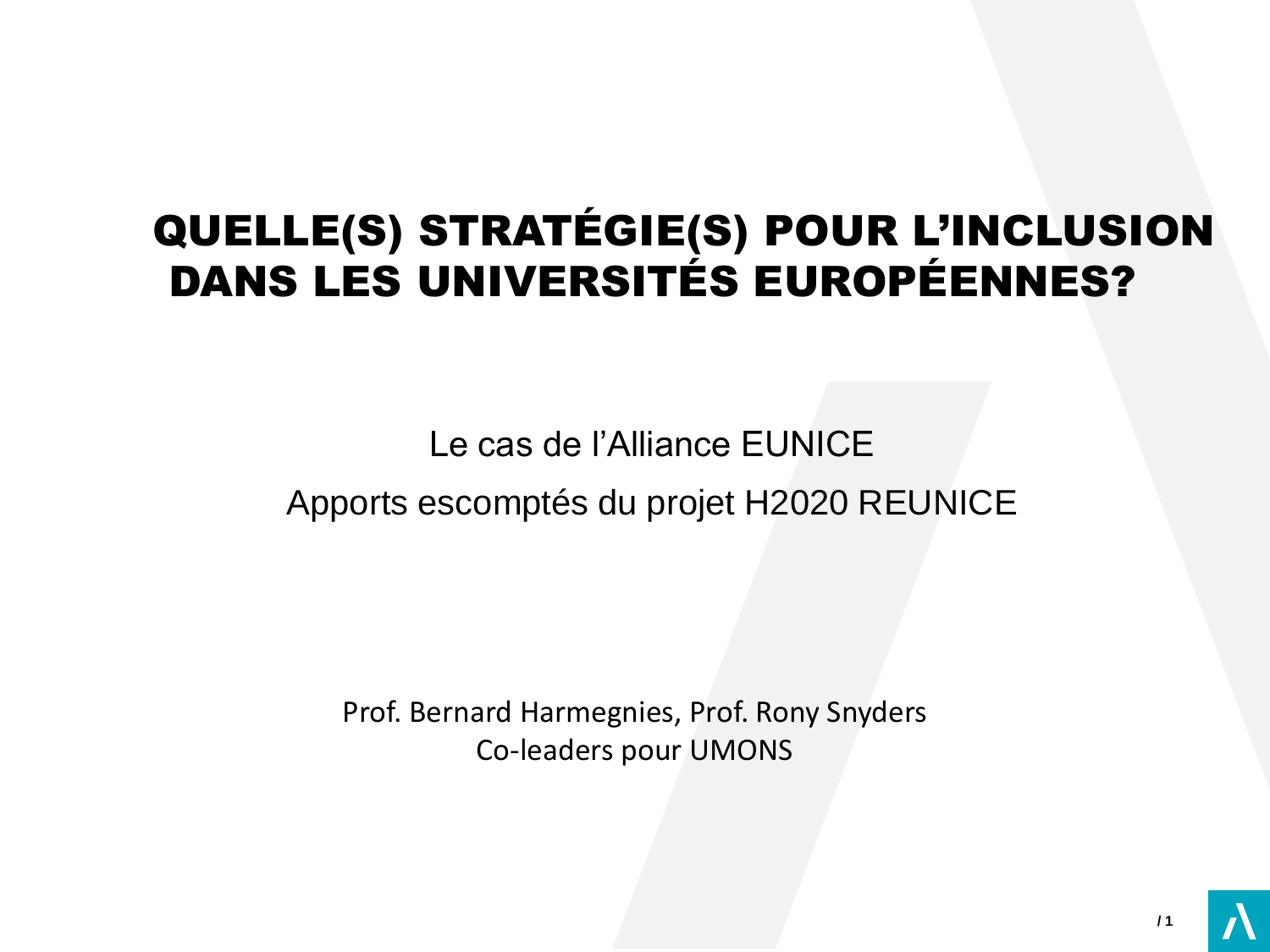### European University for Customised Education

### Cunicc **EUROPEAN UNIVERSITY**

| Participant organisation name                                         | Country        |
|-----------------------------------------------------------------------|----------------|
|                                                                       |                |
| PUT – Politechnika Poznańska                                          | <b>POLAND</b>  |
| BTU - Branderburgische Technische Universitat Cottbus-<br>Senftenberg | <b>GERMANY</b> |
| UC - Universidad de Cantabria                                         | <b>SPAIN</b>   |
| <b>UMONS</b> - Université de Mons                                     | <b>BELGIUM</b> |
| UNICT - Univesità degli Studi di Catania                              | <b>ITALY</b>   |
| UPHF - Université Polytechnique Hauts-de-France                       | <b>FRANCE</b>  |
| UVA - Vaasan Yliopisto                                                | <b>FINLAND</b> |

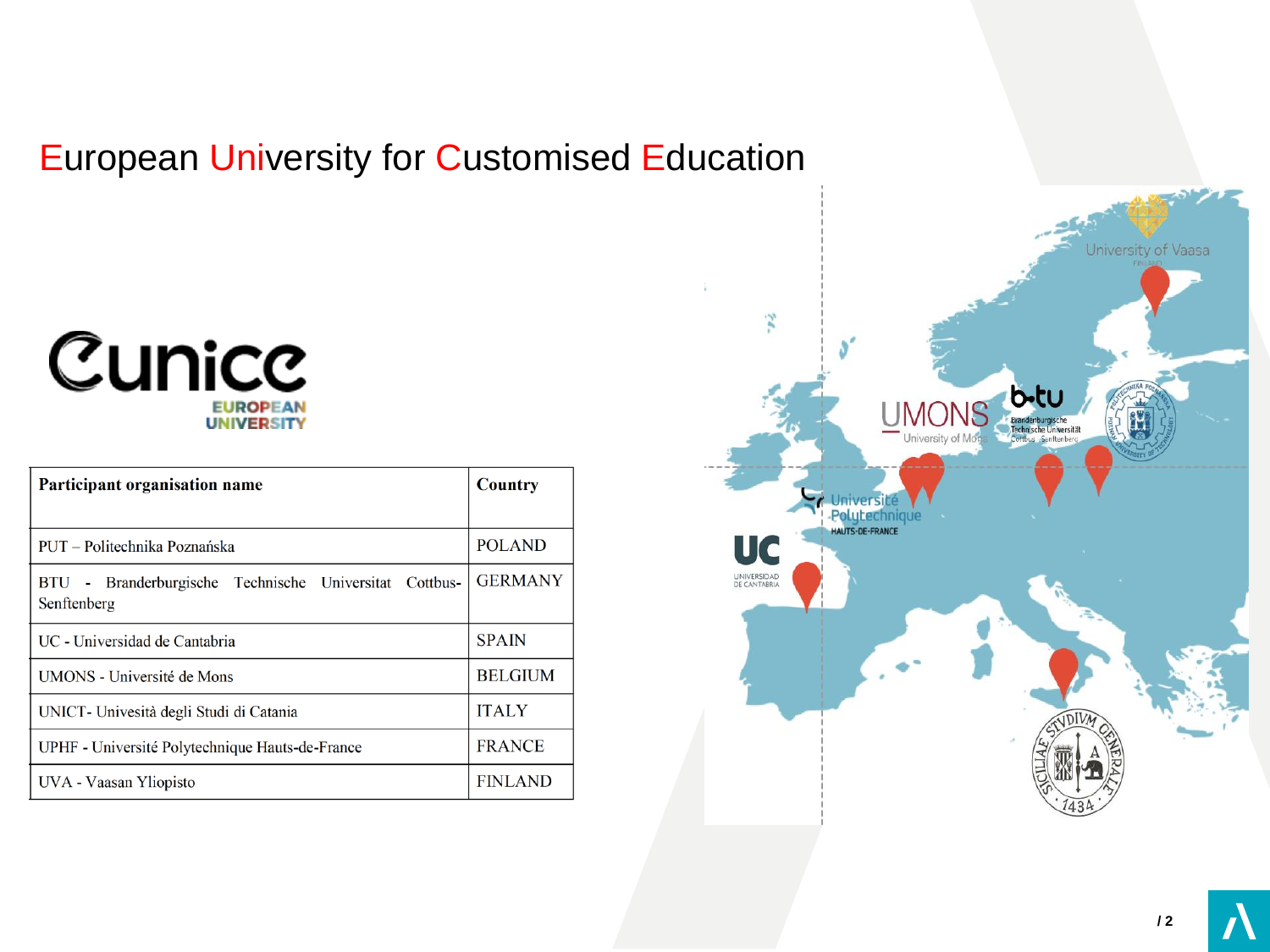# REUNICE: finalités



#### **REUNICE**

Grant agreement ID: 101035813

| <b>Start date</b> | <b>End date</b> |
|-------------------|-----------------|
| 1 October 2021    | 30 September    |
|                   | 2024            |

**Funded under** H2020-EU.5.

REUNICE is a strategic project for the European Universities Alliance EUNICE which aims to align its education, research and innovation strategies through an ambitious and **transformative agenda**. This agenda is trans-disciplinary, intercultural, shared, and provides a long-term joint strategy for a 'customized' university. (..)

The implementation measures proposed aim to provide **concrete life experiences** for the university community as a whole. Individual experiences are focused on the development of personal attitudes such as openness and sensitivity to individual and community particularities.

Institutional experiences contribute to **institutional change** that guarantees inclusiveness and forward-facing principles for the Alliance members.

To achieve this ambitious goal, REUNICE is building **cooperation between Science and Society**, recruiting new talents for science and pairing scientific excellence with social responsibility.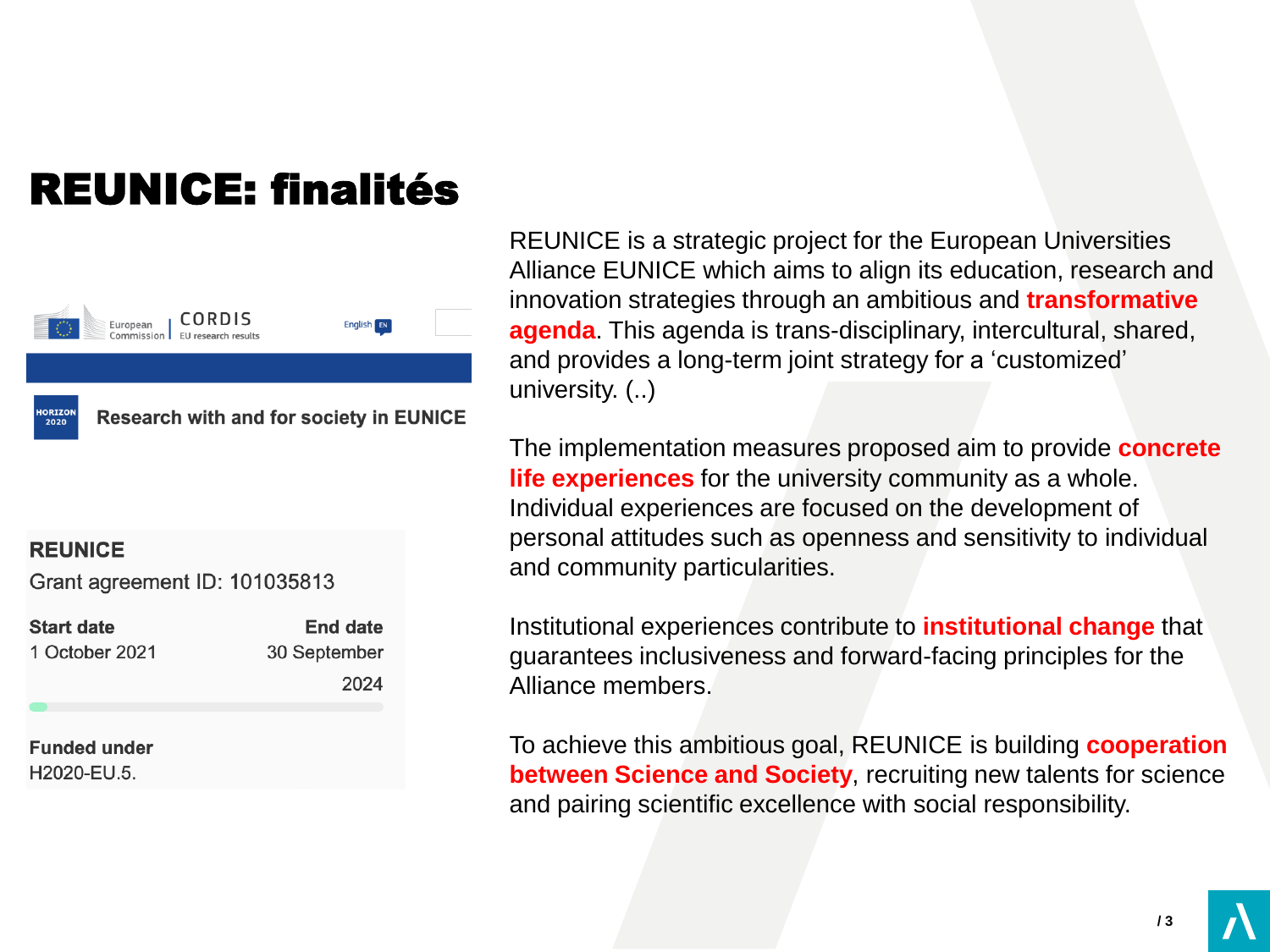### REUNICE: problématique conceptuelle et institutionnelle

### **La notion d'inclusion:** *polysémique*

- *Exemple: Décret du 30-01-2014, modifié 07-02-2014*
	- «l'étudiant bénéficiaire» : étudiant en situation de handicap qui, à la suite d'une demande de reconnaissance acceptée par l'établissement d'enseignement supérieur, fait une demande d'aménagement auprès du service d'accueil et d'accompagnement de cet établissement
	- «l'étudiant en situation de handicap»: étudiant qui présente des incapacités physiques, mentales, intellectuelles ou sensorielles durables.

#### **Les dispositifs d'inclusion:** *variables***, selon**

- Pays
- **Régions**
- **Etablissements**
- *Exemple: FWB*
	- L'ARES accueille la Commission de l'enseignement supérieur inclusif (CESI) le Comité femmes et sciences (CF&S)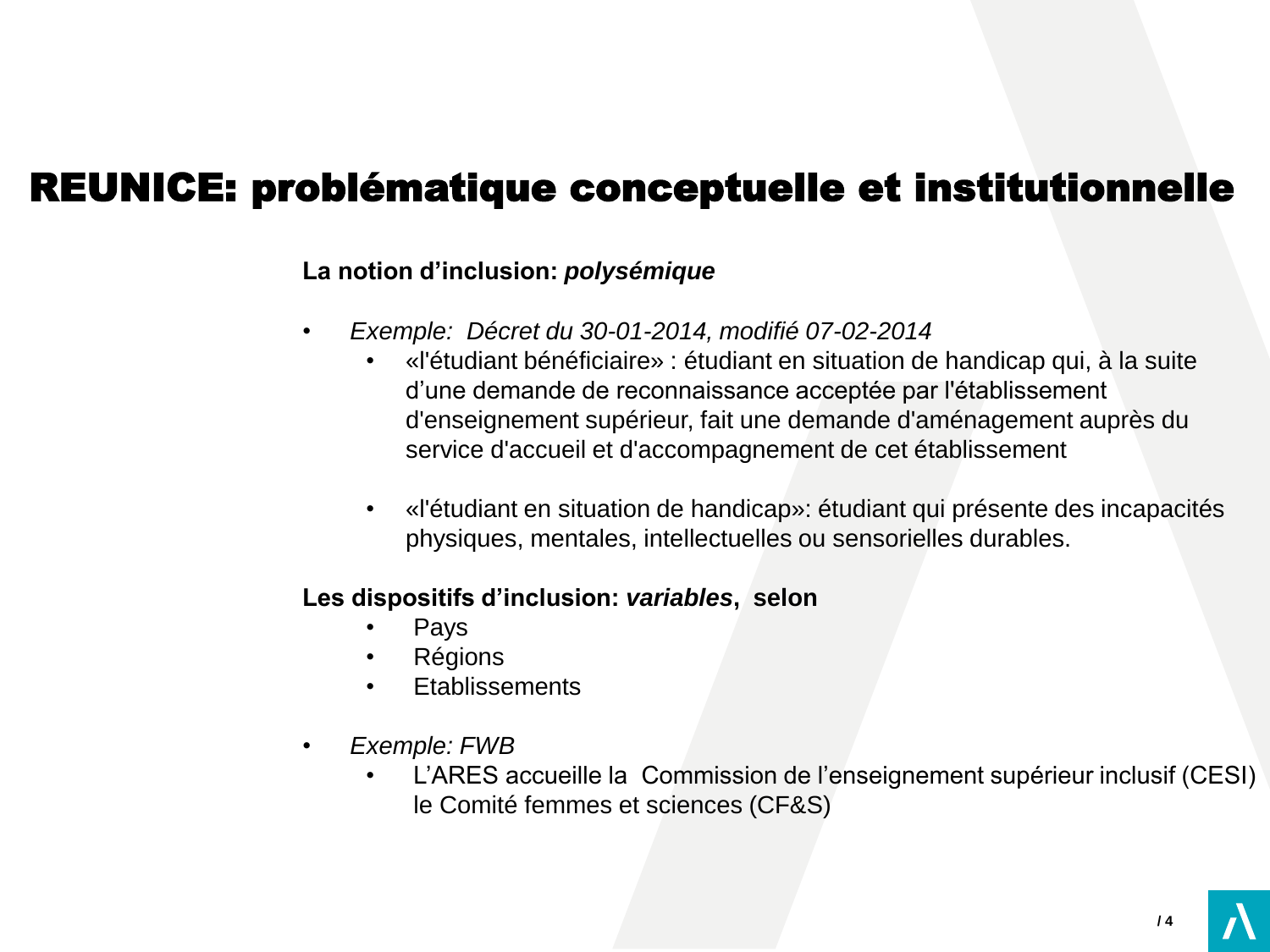# REUNICE: organisation

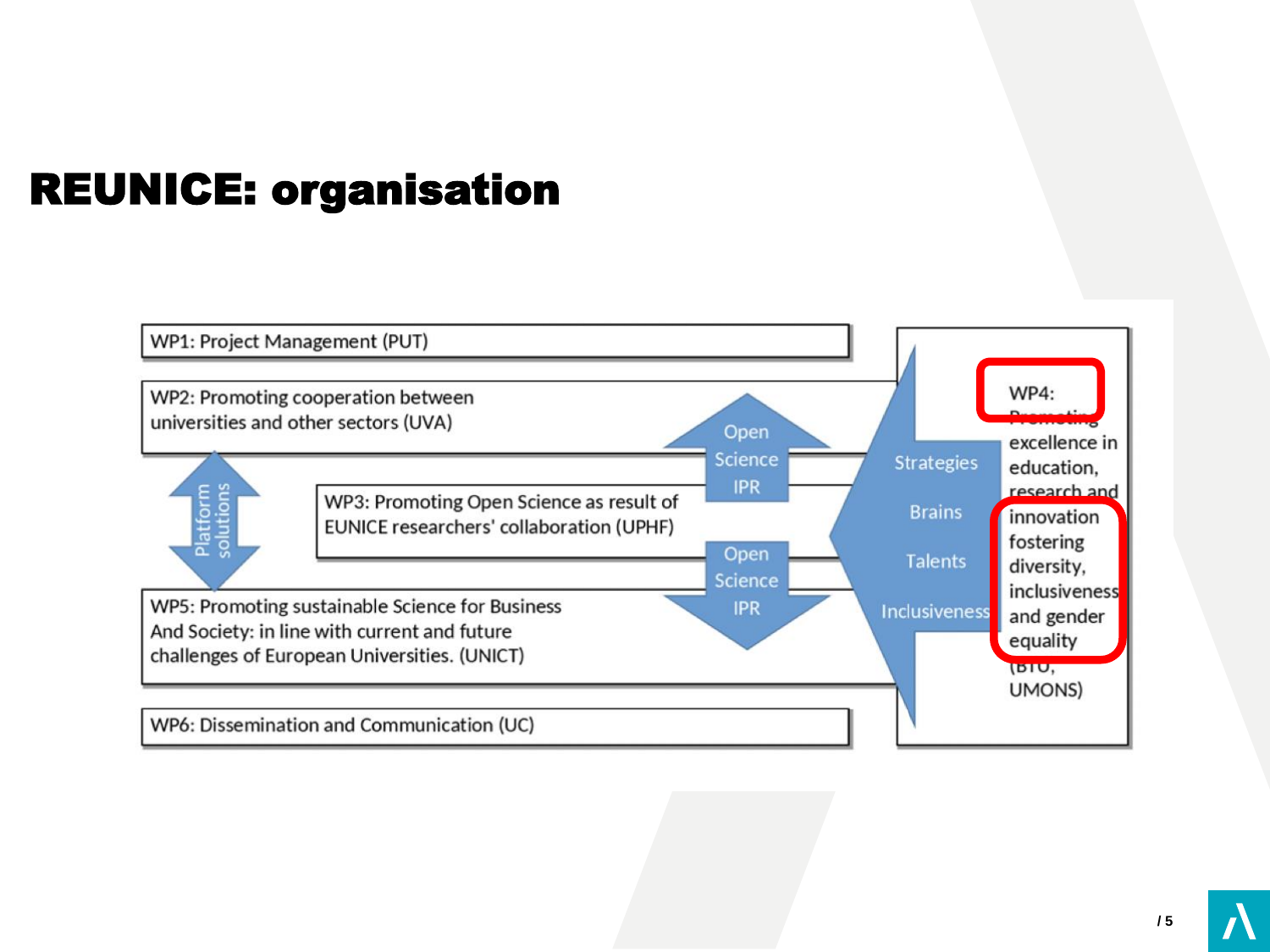## REUNICE: Le WP 4

#### **Inclusiveness in the Alliance (M1 - M36)**

One of the objectives of the EUNICE Alliance is to contribute to the shaping of European citizenship through the training of students.

This contribution to the strengthening of European citizenship requires the implementation of measures ensuring concrete life experiences for students and staff, based on the development of personal dispositions such as **openness**, **sensitivity to individual and community particularities** - in a word, attention to the other – but also **institutional arrangements guaranteeing the inclusiveness** of the Alliance.

The proposed research operations each aim to directly or indirectly **develop the inclusiveness of the Alliance** for people running various kinds of **exclusion risks**, all related with communicational situations, i.e., Persons with special needs, **Persons at risk of exclusion on the basis of sexual orientation or gender identity, Persons at risk of social exclusion, People belonging to NEET groups ("Not in Education, Employment or Training"), and Migrants**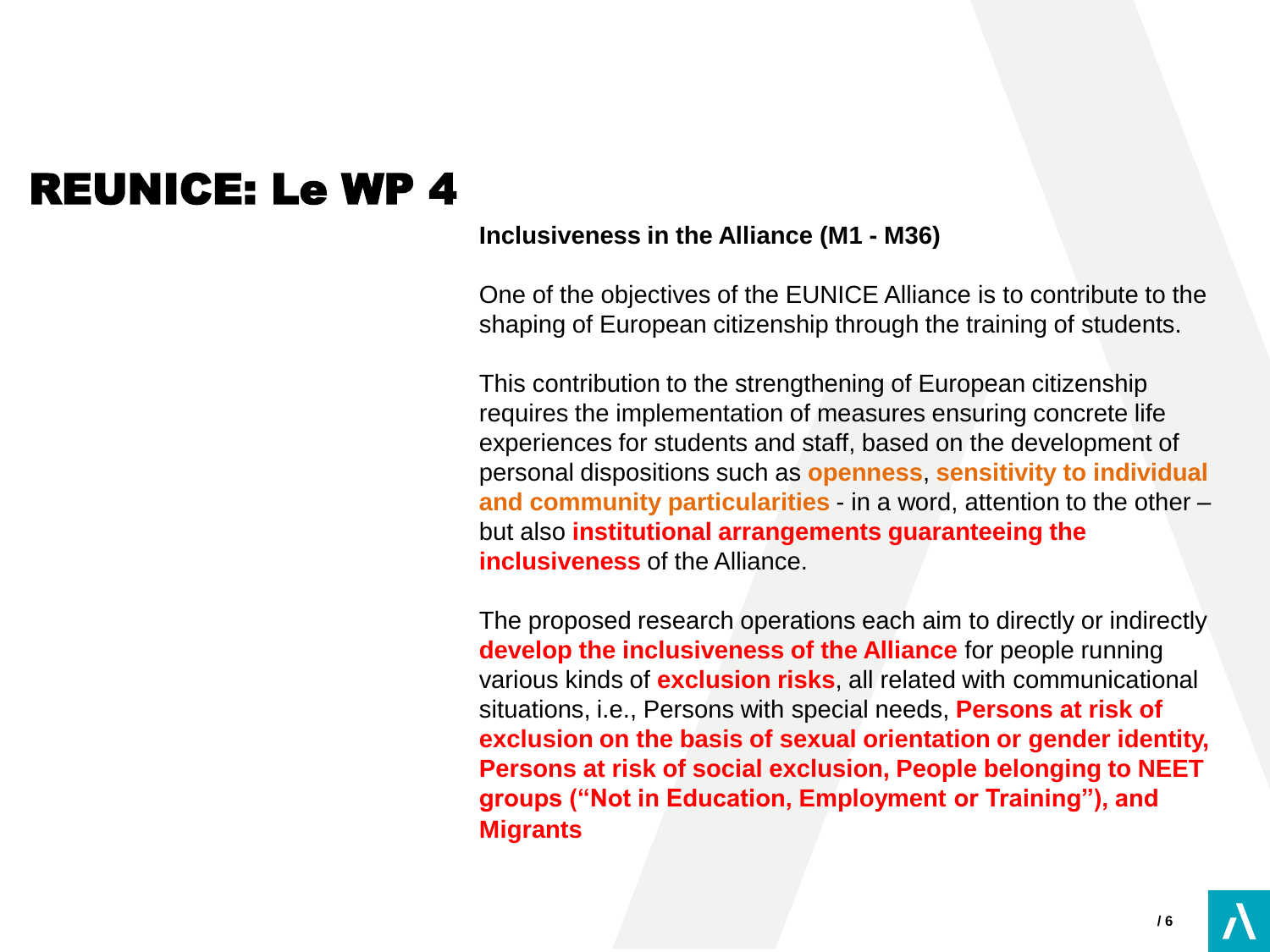# REUNICE: actions du WP 4 (1)

### **Action 1: Observation**

**-** Collecting data, by field survey and survey of opinions (…)

- Conducting an inventory of social inclusion initiatives (laws, institutional mechanisms, specific projects, etc.) that have been implemented in the territories where the Allaince is located.

- Conduct an inventory of social inclusion initiatives (EU policies, EU-level communications, EU-wide projects etc.).

### **Action 2: Analysis**

- Identifying the inclusiveness deficiencies revealed by the observation phase;

- Analysing the effectiveness of initiatives pointed out in the observation phase;

- Assessing the feasibility of cooperation in inclusiveness development with entrepreneurial actors;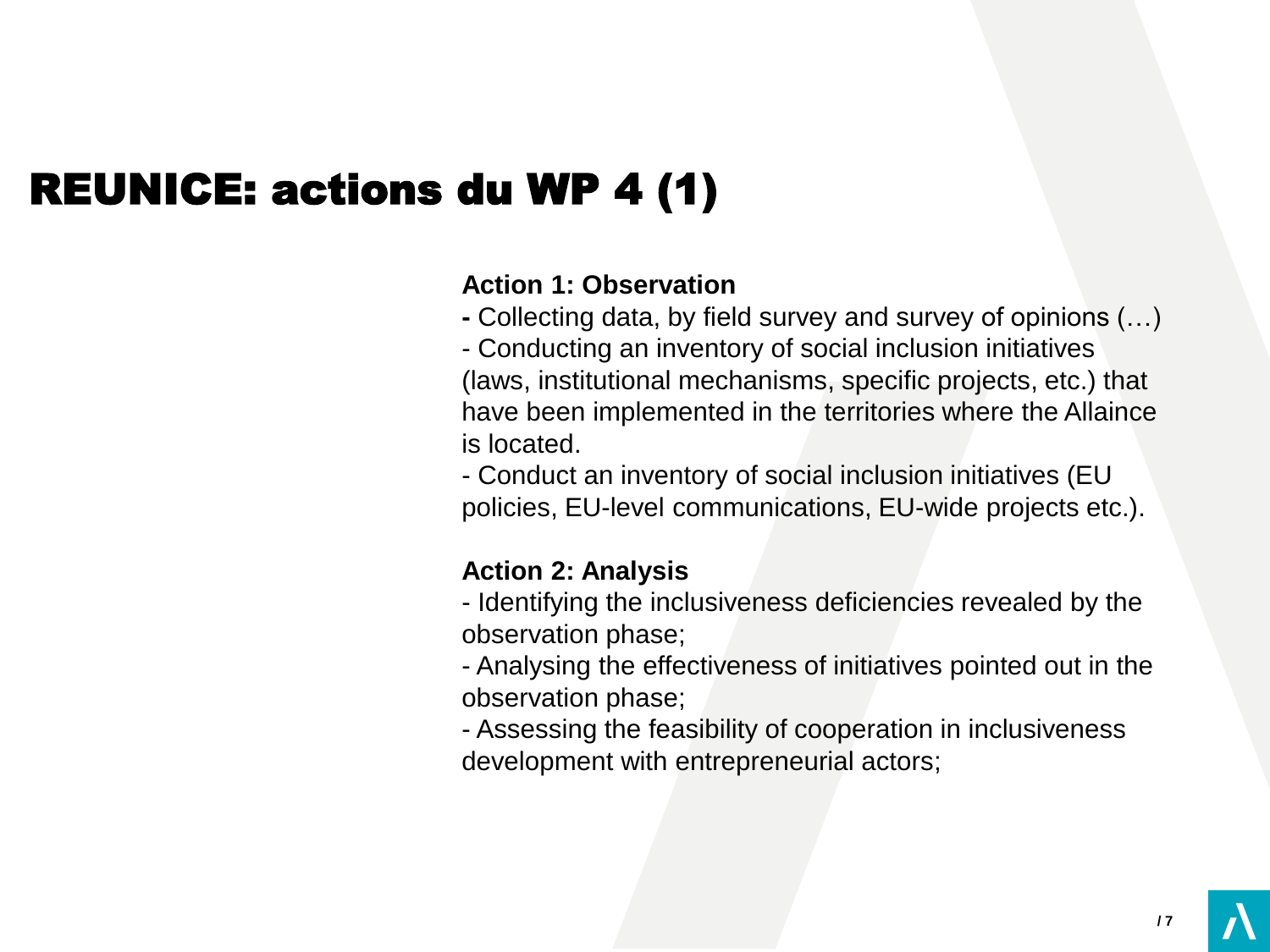# REUNICE: actions du WP 4 (2)

#### **Action 3: Action**

- Experimenting, in the framework of at least 3 pilot projects implemented in different (groups of) universities of the Alliance, educational strategies of active inclusion

- Setting up and testing at least 2 pilot courses aiming at developing inclusion awareness of the students.

### **Action 4: Evaluation**

- Assessing efficiency of the pilot projects;

- Identifying sectors unexplored by the pilot projects but deserving special attention in the future.

### **Action 5: Recommendation**

- Establishing an inclusive communication charter for the Alliance;

- Proposing a roadmap enabling, on the basis of the information gathered, to promote the development of an inclusive communication policy for the Alliance.